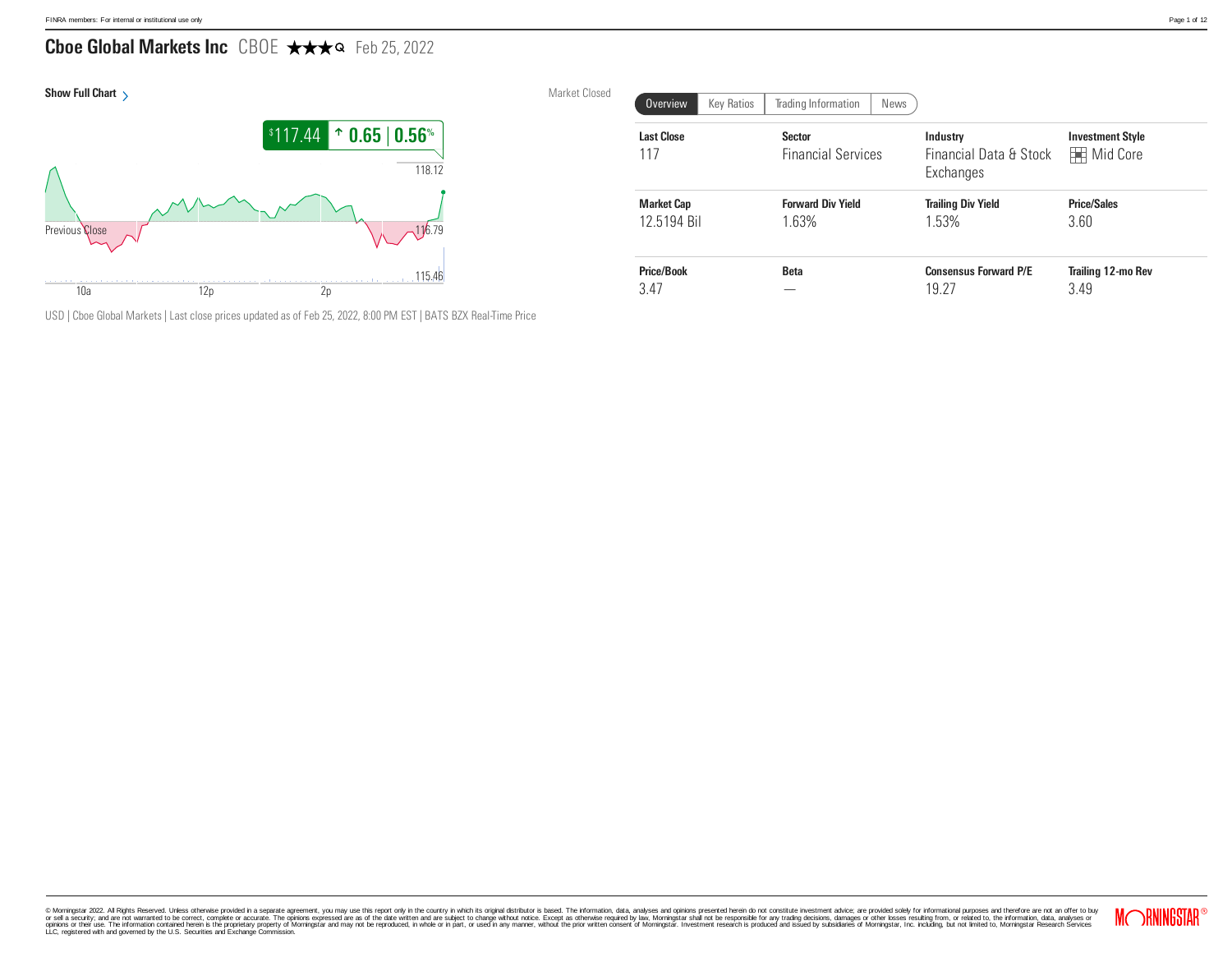### **Morningstar's Analysis** Summary Competitors



### About Quantitative Ratings

Morningstar Quantitative ratings for equities (denoted on this page by  $\circ$ ) are generated using an algorithm that compares companies that are not under analyst coverage to peer companies that do receive analyst-driven ratings. Companies with <sup>o</sup> ratings are not formally covered by a Morningstar analyst, but are statistically matched to analyst-rated companies, allowing our models to calculate a quantitative moat, fair value, and uncertainty rating. Click here [formore](https://shareholders-morningstar-com.library.access.arlingtonva.us/investor-relations/governance/Compliance--Disclosure/default.aspx) on how to use these ratings.

#### Company Profile

Cboe Global Markets Inc operates the Chicago Board Options Exchange, still, the largest U.S. options exchange by total volume. This marketplace offers trading in options on stocks, market indexes and exchange-traded funds and notes. The company also runs a fastgrowing futures exchange, CFE, and an electronic options market, C2. After operating for most of its history as a not-for-profit, memberowned exchange company, the company became a for-profit corporation in 2006 and went public in 2010.

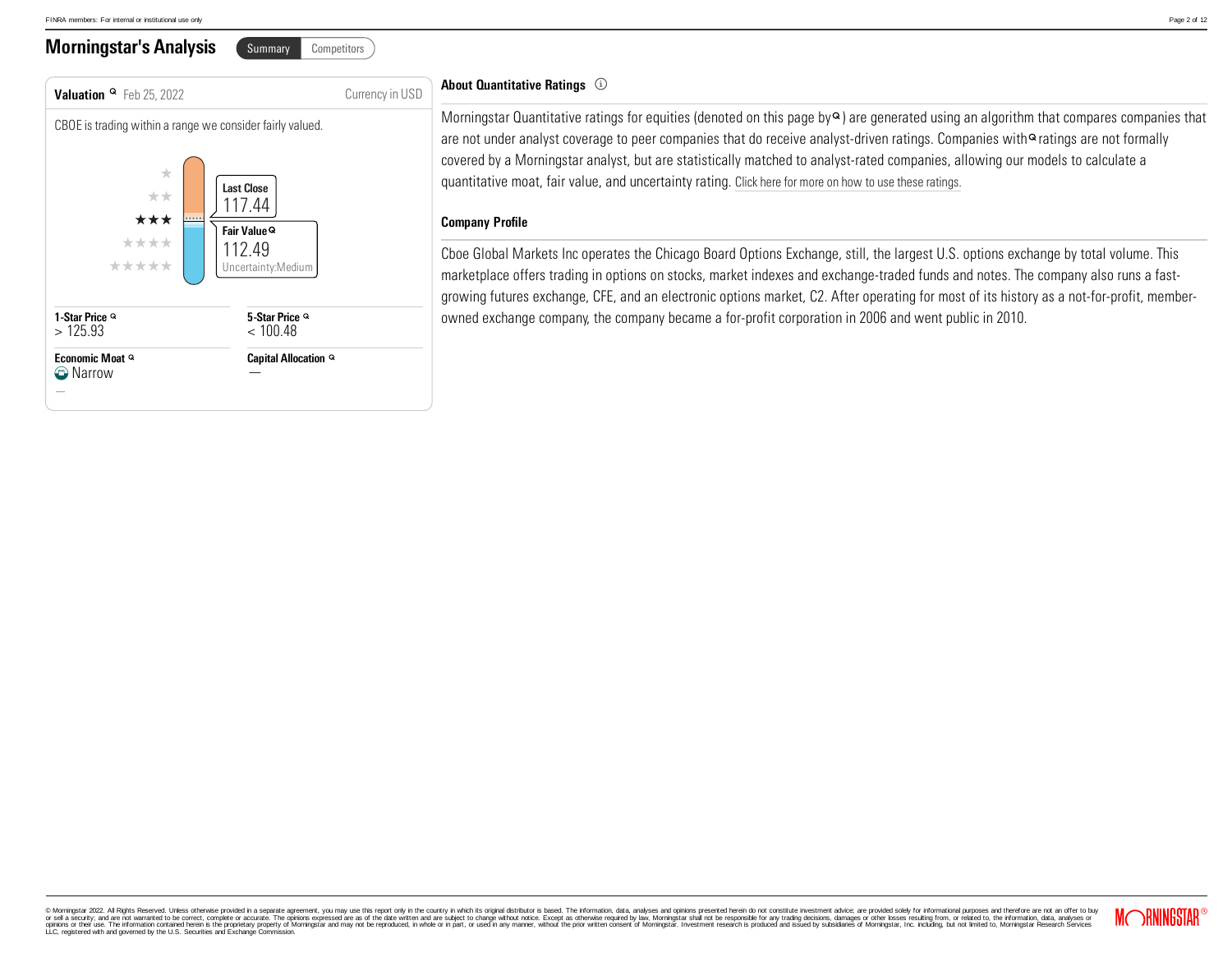

USD | As of Feb 25, 2022 | Index: Morningstar US Market TR USD

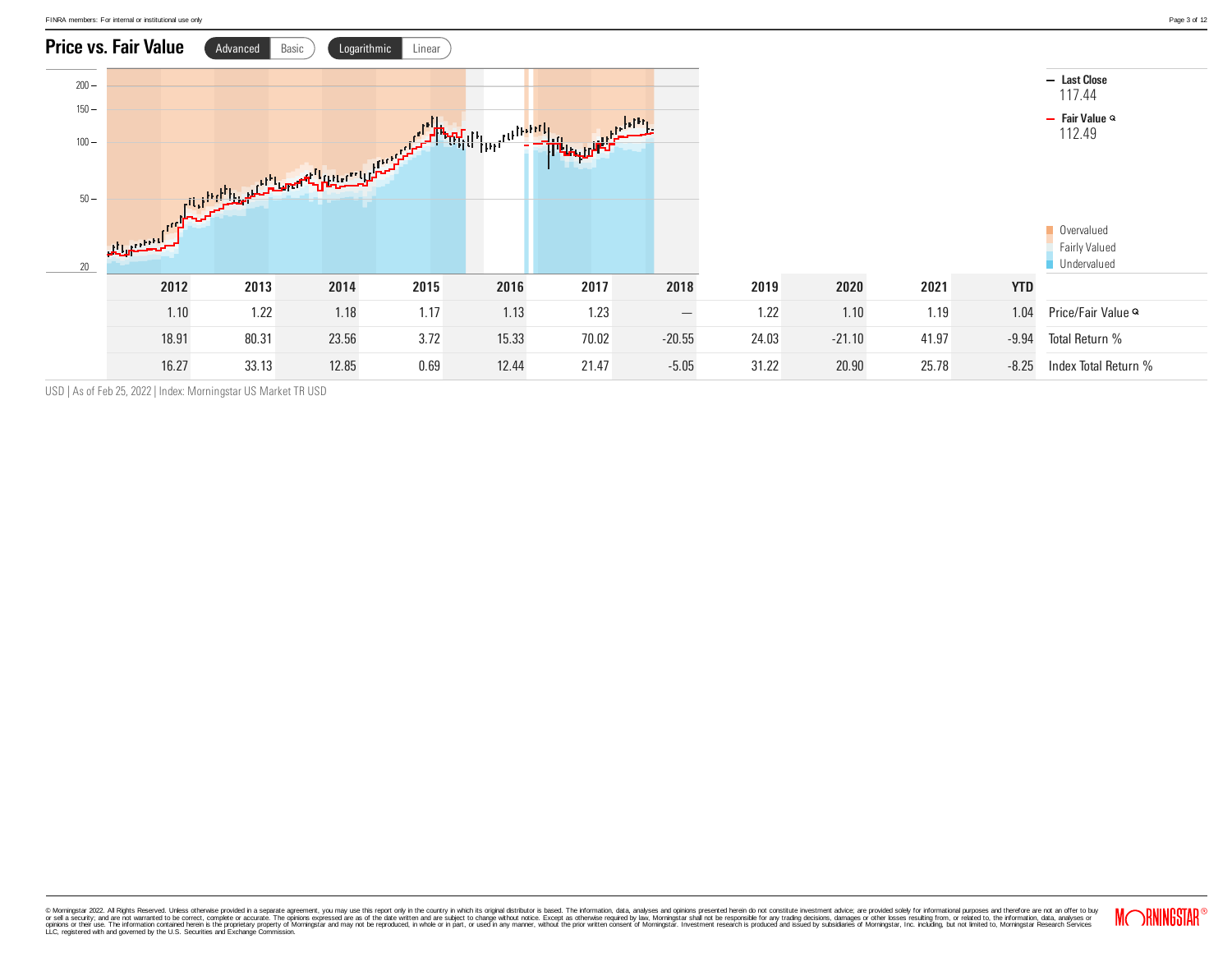Sustainability <sup>1</sup>



ESG Risk Rating is as of Feb 02, 2022. Highest Controversy Level is as of Feb 08, 2022. Sustainalytics Subindustry: Financial Exchanges and Data Services. Sustainalytics provides Morningstar with company ESG ratings and me ratings in Morningstar may not necessarily reflect current Sustainalytics' scores for the company. For the most up to date rating and more information, please visit: [sustainalytics.com/esg-ratings/](https://www.sustainalytics.com/esg-ratings/).

| <b>Trailing Returns</b> | Daily    | Quarterly<br>Monthly |         |         |          |            |        |        |        |         |                   |
|-------------------------|----------|----------------------|---------|---------|----------|------------|--------|--------|--------|---------|-------------------|
|                         | 24.00    |                      |         |         |          |            |        |        |        |         |                   |
|                         | 0.00     |                      |         |         |          |            |        |        |        |         |                   |
|                         | $-24.00$ |                      |         |         |          |            |        |        |        |         |                   |
| <b>Total Return %</b>   |          | 1-Day                | 1-Week  | 1-Month | 3-Month  | <b>YTD</b> | 1-Year | 3-Year | 5-Year | 10-Year | 15-Year           |
| <b>CBOE</b>             |          | 0.14                 | $-1.15$ | 1.58    | $-9.96$  | $-9.94$    | 18.82  | 8.59   | 9.30   | 16.69   | $\hspace{0.05cm}$ |
| Industry                |          | 0.79                 | 1.10    | 1.49    | $-10.74$ | $-11.74$   | 19.96  | 22.81  | 22.66  | 22.20   | 11.55             |
| lndex                   |          | 2.28                 | 0.98    | 1.11    | $-7.59$  | $-8.25$    | 12.39  | 17.55  | 14.78  | 14.31   | 9.87              |

As of Feb 25, 2022 | Industry: Financial Data & Stock Exchanges | Index: Morningstar US Market TR USD

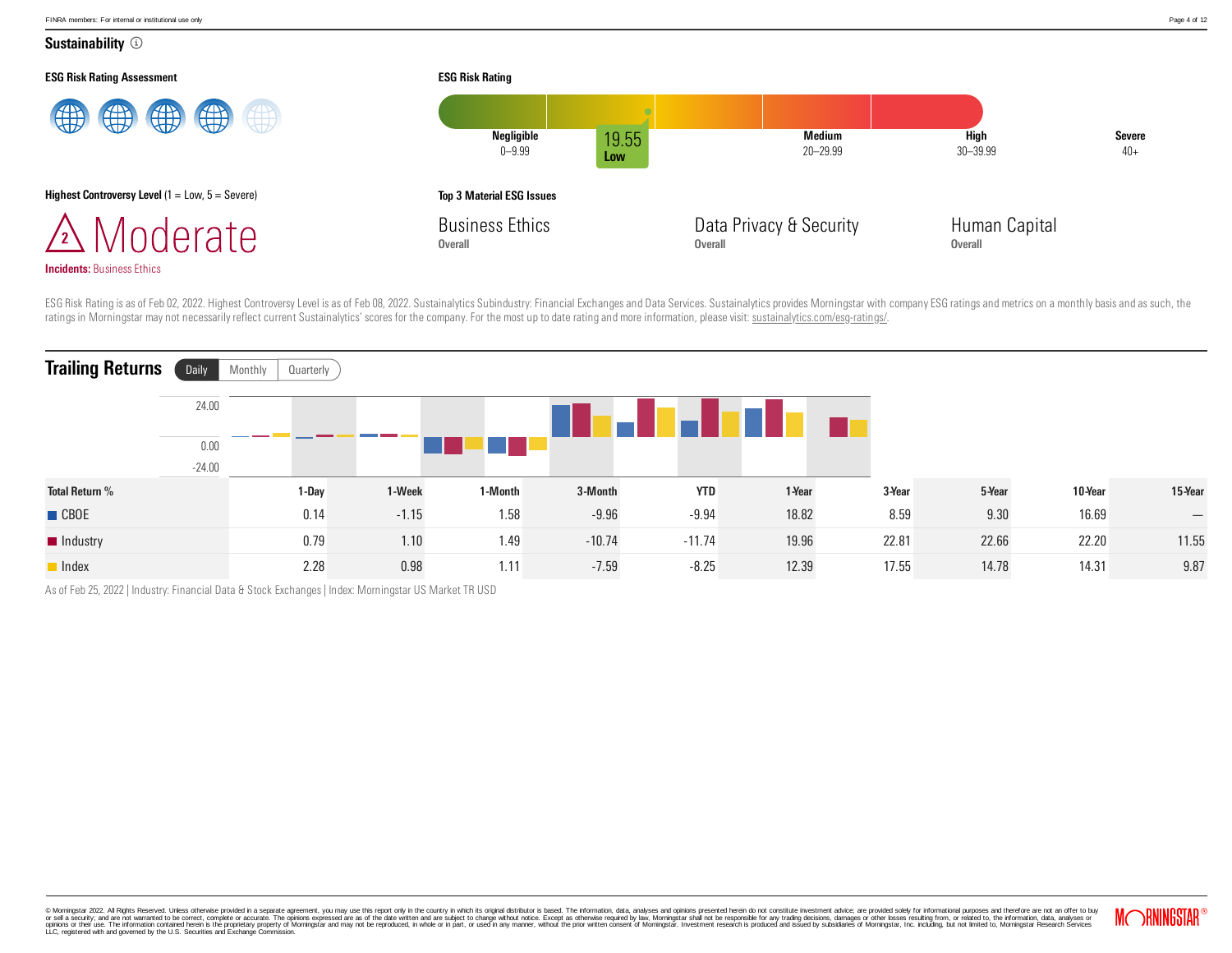### Key Statistics

| Overview | Growth | Operating and Efficiency | <b>Financial Health</b> | Cash Flow |
|----------|--------|--------------------------|-------------------------|-----------|
|----------|--------|--------------------------|-------------------------|-----------|

| <b>Valuation</b>           |                                 |                                   |                                                                                                                                                                                                                                                                             |                                         | <b>Growth (3-Year Annualized)</b>                                              |                                    |                                                                                                                                                               |  |  |  |
|----------------------------|---------------------------------|-----------------------------------|-----------------------------------------------------------------------------------------------------------------------------------------------------------------------------------------------------------------------------------------------------------------------------|-----------------------------------------|--------------------------------------------------------------------------------|------------------------------------|---------------------------------------------------------------------------------------------------------------------------------------------------------------|--|--|--|
| <b>Price/Book</b><br>3.47  | <b>Price/Cash Flow</b><br>21.10 | <b>Price/Sales</b><br>3.60        | <b>Price/Earnings</b><br>23.87                                                                                                                                                                                                                                              | Revenue %<br>15.42                      | Operating Income %<br>15.74                                                    | Net Income %<br>5.24               | <b>Diluted EPS %</b><br>4.99                                                                                                                                  |  |  |  |
| As of Feb 24, 2022         |                                 |                                   |                                                                                                                                                                                                                                                                             | As of Dec 30, 2020                      |                                                                                |                                    |                                                                                                                                                               |  |  |  |
| <b>Financial Health</b>    |                                 |                                   |                                                                                                                                                                                                                                                                             | Profitability                           |                                                                                |                                    |                                                                                                                                                               |  |  |  |
| <b>Quick Ratio</b><br>0.39 | <b>Current Ratio</b><br>. 24    | <b>Interest Coverage</b><br>15.29 | Debt/Equity<br>0.41<br><u> The Common Section of the Common Section of the Common Section of the Common Section of the Common Section of the Common Section of the Common Section of the Common Section of the Common Section of the Common Section of </u><br>$- 0.6301 +$ | Return on Assets %<br>6.58<br>$-3.69 +$ | <b>Return on Equity %</b><br>13.13<br><u>a a shekara ta 1989</u><br>$-21.85 +$ | <b>Invested Capital %</b><br>10.35 | Net Margin %<br>12.93<br><u> Constantinople de la provincia de la provincia de la provincia de la provincia de la provincia de la provincia</u><br>$-33.15 +$ |  |  |  |
| As of Sep 29, 2021         |                                 |                                   |                                                                                                                                                                                                                                                                             | As of Sep 29, 2021                      |                                                                                |                                    |                                                                                                                                                               |  |  |  |

As Originally Reported  $\vee$ 

### Financial Statements

| Income Statement | <b>Balance Sheet</b> | Cash Flow | Annual |
|------------------|----------------------|-----------|--------|

**Summary** 



|                               | 2019 | 2020 | 2021 | <b>TTM</b> | 3-Yr Trend |
|-------------------------------|------|------|------|------------|------------|
| Revenue (Bil)                 | 2.50 | 3.43 | 3.49 | 3.49       |            |
| Operating Income (Bil)        | 0.59 | 0.71 | 0.82 | 0.82       |            |
| Net Income (Bil)              | 0.37 | 0.47 | 0.53 | 0.53       |            |
| EBITDA (Bil)                  |      |      |      |            |            |
| <b>Diluted EPS</b>            |      |      |      |            |            |
| <b>Normalized Diluted EPS</b> |      |      |      |            |            |

Fiscal year ends in Dec 30 | USD in Bil except per share data

[Expand](javascript:void(0);) Detail View  $\sim$ 

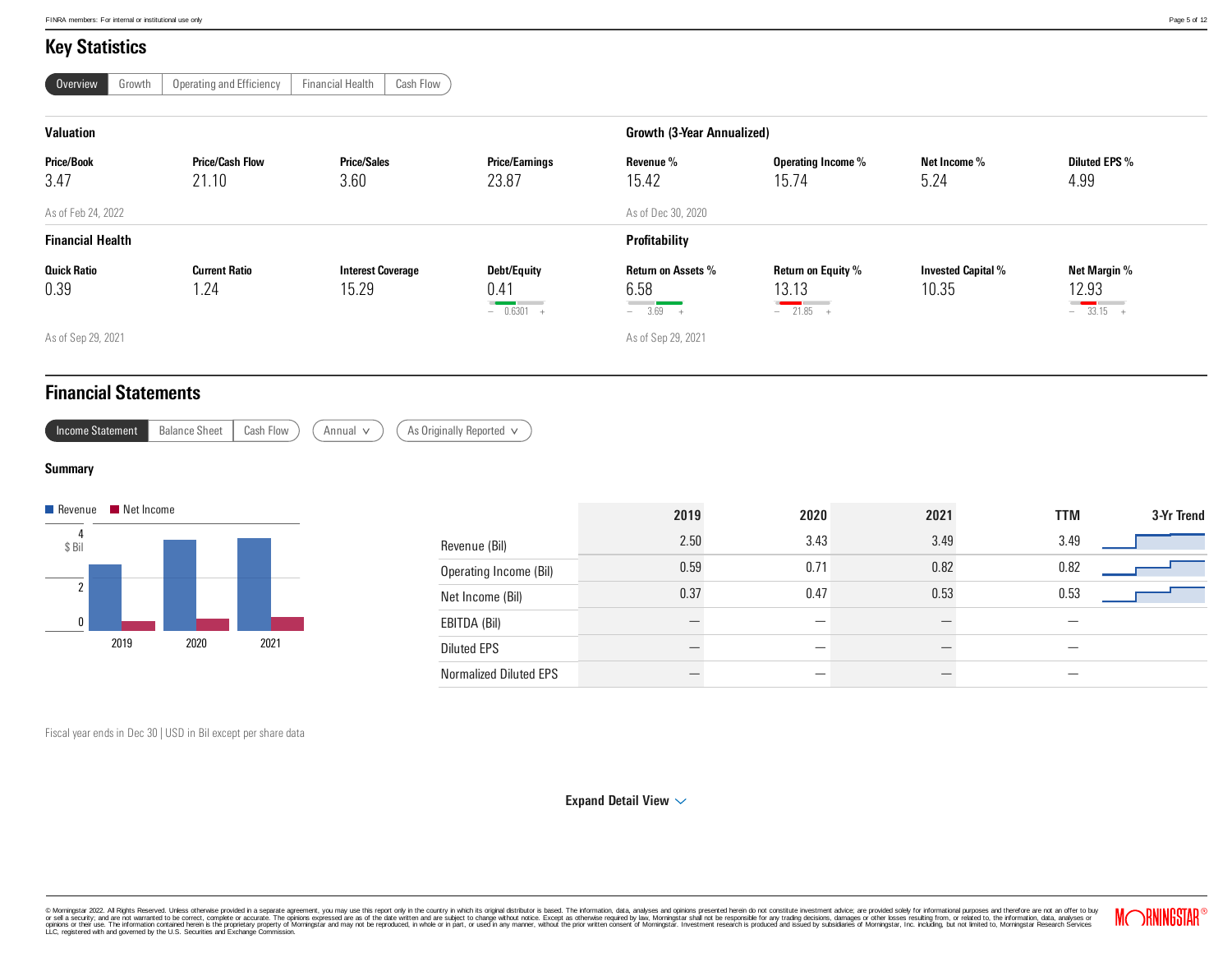| <b>Valuation</b>       |       |       |       |       |       |       |       |       |       |       |       |                |       |       |
|------------------------|-------|-------|-------|-------|-------|-------|-------|-------|-------|-------|-------|----------------|-------|-------|
| <b>Calendar</b>        |       | 2012  | 2013  | 2014  | 2015  | 2016  | 2017  | 2018  | 2019  | 2020  | 2021  | <b>Current</b> | 5Yr   | Index |
|                        | 65.92 |       |       |       |       |       |       |       |       |       |       |                |       |       |
| Price/Sales            |       | 5.03  | 8.10  | 9.21  | 8.41  | 9.46  | 7.08  | 4.16  | 5.08  | 3.22  | 4.03  | 3.60           | 4.99  | 2.84  |
| <b>Price/Earnings</b>  |       | 16.55 | 27.06 | 29.64 | 26.60 | 31.71 | 65.92 | 20.05 | 31.66 | 21.96 | 31.12 | 23.87          | 31.73 | 22.25 |
| <b>Price/Cash Flow</b> |       | 12.85 | 19.57 | 23.13 | 19.89 | 26.80 | 52.98 | 21.84 | 21.60 | 7.19  | 9.00  | 21.10          | 22.64 | 16.91 |
| - Price/Book           |       | 10.75 | 13.86 | 21.76 | 20.51 | 20.74 | 4.88  | 3.46  | 3.99  | 2.99  | 3.98  | 3.47           | 4.90  | 4.07  |

USD | As of Feb 26, 2022 | Index: Morningstar US Market TR USD

More [Valuation](javascript:void(0)) Data  $\sim$ 

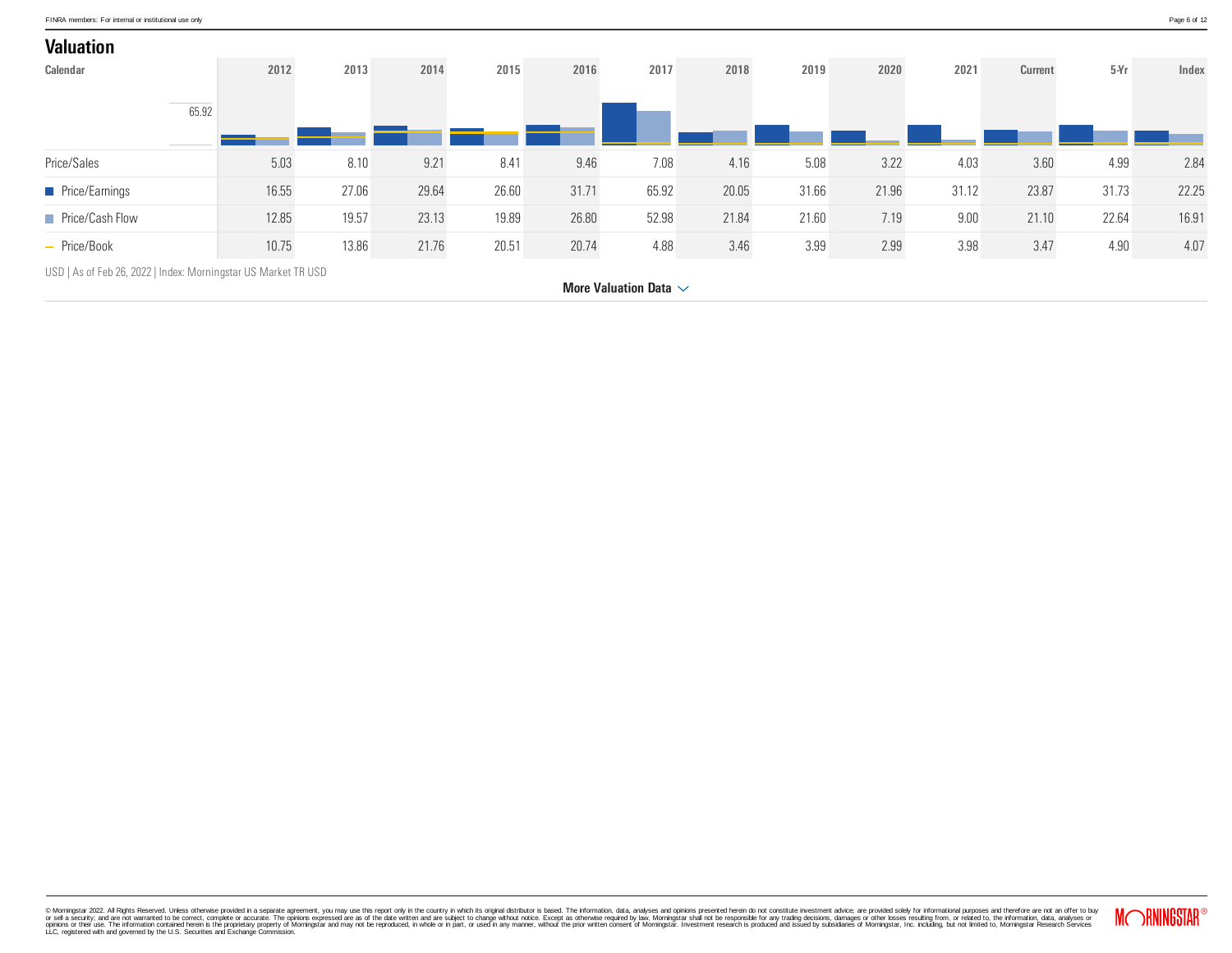

More Operating [Performance](javascript:void(0)) Data  $\sim$ 

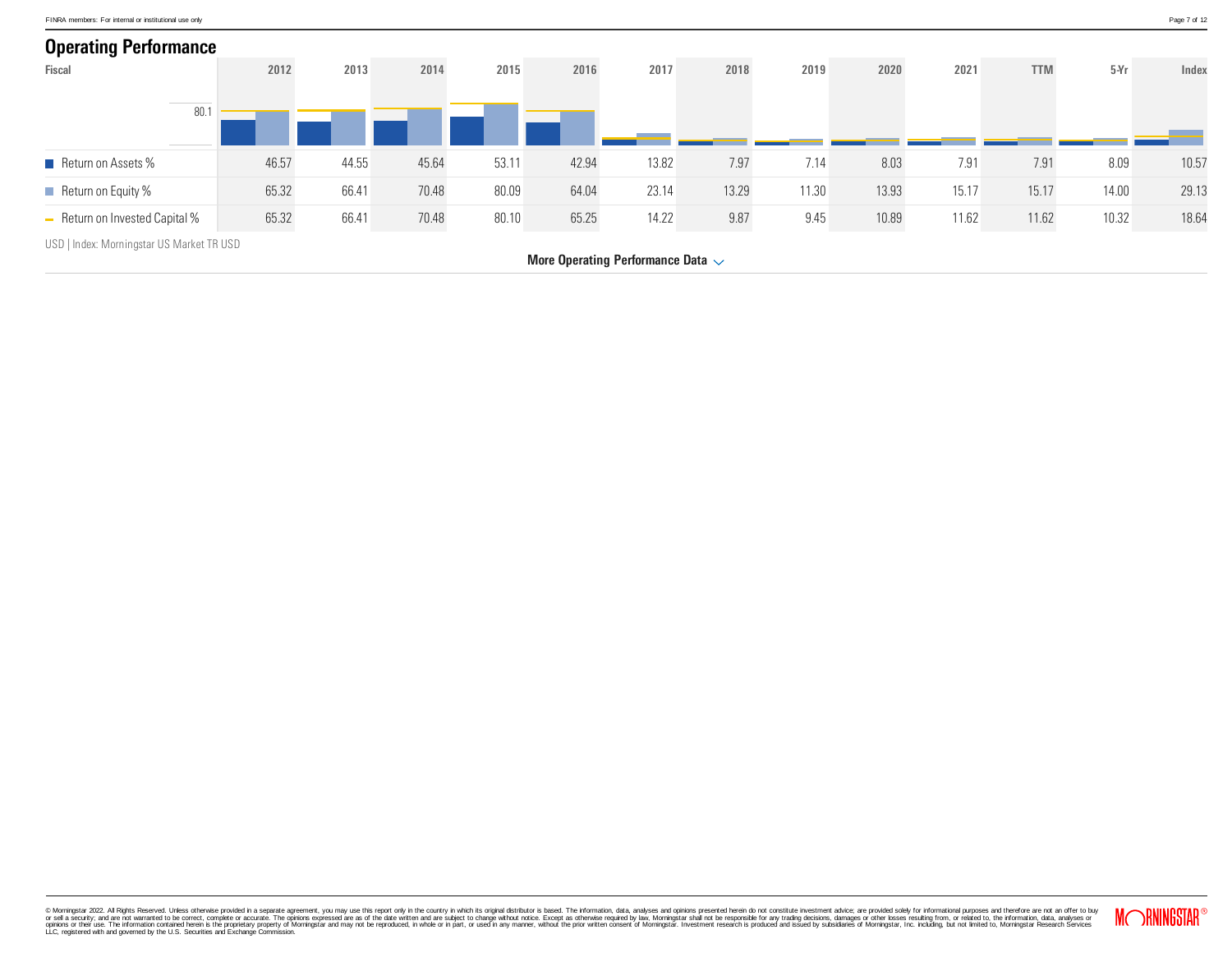| FINRA members: For internal or institutional use only | Page 8 of 12 |
|-------------------------------------------------------|--------------|
|                                                       |              |

| Dividends & Splits (<br>Dividends | Splits |                         |       |                    |       |       |                     |       |               |                      |                |               |          |
|-----------------------------------|--------|-------------------------|-------|--------------------|-------|-------|---------------------|-------|---------------|----------------------|----------------|---------------|----------|
| Calendar                          | 2012   | 2013                    | 2014  | 2015               | 2016  | 2017  | 2018                | 2019  | 2020          | 2021                 | <b>Current</b> | <b>TTM</b>    | 5-Yr Avg |
| 1.92                              |        |                         |       |                    |       |       |                     |       |               |                      |                |               |          |
| - Dividend Per Share              | 1.29   | 1.16                    | 0.78  | 0.88               | 0.96  | 1.04  | 1.16                | 1.34  | 1.56          | 1.80                 | 1.92           | 1.92          | 1.31     |
| Trailing Dividend Yield %         | 1.83   | 1.27                    | 1.23  | 1.36               | 1.30  | 0.83  | 1.19                | 1.12  | 1.68          | 1.38                 | 1.53           | 1.53          | 1.25     |
| <b>Buyback Yield %</b>            | 2.06   | 0.45                    | 3.36  | 2.43               | 1.65  | 0.13  | 1.51                | 0.78  | 3.42          | 1.22                 | 0.65           | 0.65          | 1.39     |
| <b>Total Yield %</b>              | 3.89   | 1.72                    | 4.59  | 3.79               | 2.95  | 0.96  | 2.70                | 1.90  | 5.10          | 2.60                 | 2.18           | 2.18          | 2.64     |
| 53.97<br>22.95                    |        |                         |       |                    |       |       |                     |       |               |                      |                |               |          |
| $\bigcirc$<br>- Payout Ratio %    | 30.34  | 32.81                   | 35.05 | 35.25              | 40.34 | 53.97 | 22.95               | 34.04 | 35.38         | 41.53                | 36.59          | 36.59         | 36.84    |
| <b>Ex-Dividend Date</b>           |        | <b>Declaration Date</b> |       | <b>Record Date</b> |       |       | <b>Payable Date</b> |       |               | <b>Dividend Type</b> |                | <b>Amount</b> |          |
| $\blacktriangledown$ 2021         |        |                         |       |                    |       |       |                     |       |               |                      |                |               |          |
| Nov 29, 2021                      |        | Oct 26, 2021            |       | Nov 30, 2021       |       |       | Dec 15, 2021        |       | Cash Dividend |                      |                | 0.4800        |          |
| Aug 30, 2021                      |        | Aug 19, 2021            |       | Aug 31, 2021       |       |       | Sep 15, 2021        |       |               | Cash Dividend        |                | 0.4800        |          |
| May 27, 2021                      |        | May 13, 2021            |       | May 28, 2021       |       |       | Jun 15, 2021        |       |               | Cash Dividend        |                | 0.4200        |          |
| Feb 25, 2021                      |        | Feb 13, 2021            |       | Feb 26, 2021       |       |       | Mar 15, 2021        |       |               | Cash Dividend        |                | 0.4200        |          |
| $\triangleright$ 2020             |        |                         |       |                    |       |       |                     |       |               |                      |                |               |          |
| $\blacktriangleright$ 2019        |        |                         |       |                    |       |       |                     |       |               |                      |                |               |          |
| $\blacktriangleright$ 2018        |        |                         |       |                    |       |       |                     |       |               |                      |                |               |          |
| $\triangleright$ 2017             |        |                         |       |                    |       |       |                     |       |               |                      |                |               |          |
|                                   |        |                         |       |                    |       |       |                     |       |               |                      |                |               |          |

Dividend Yield (TTM) 1.53%

Div Reinvestment Plan No

USD | As of Feb 26, 2022

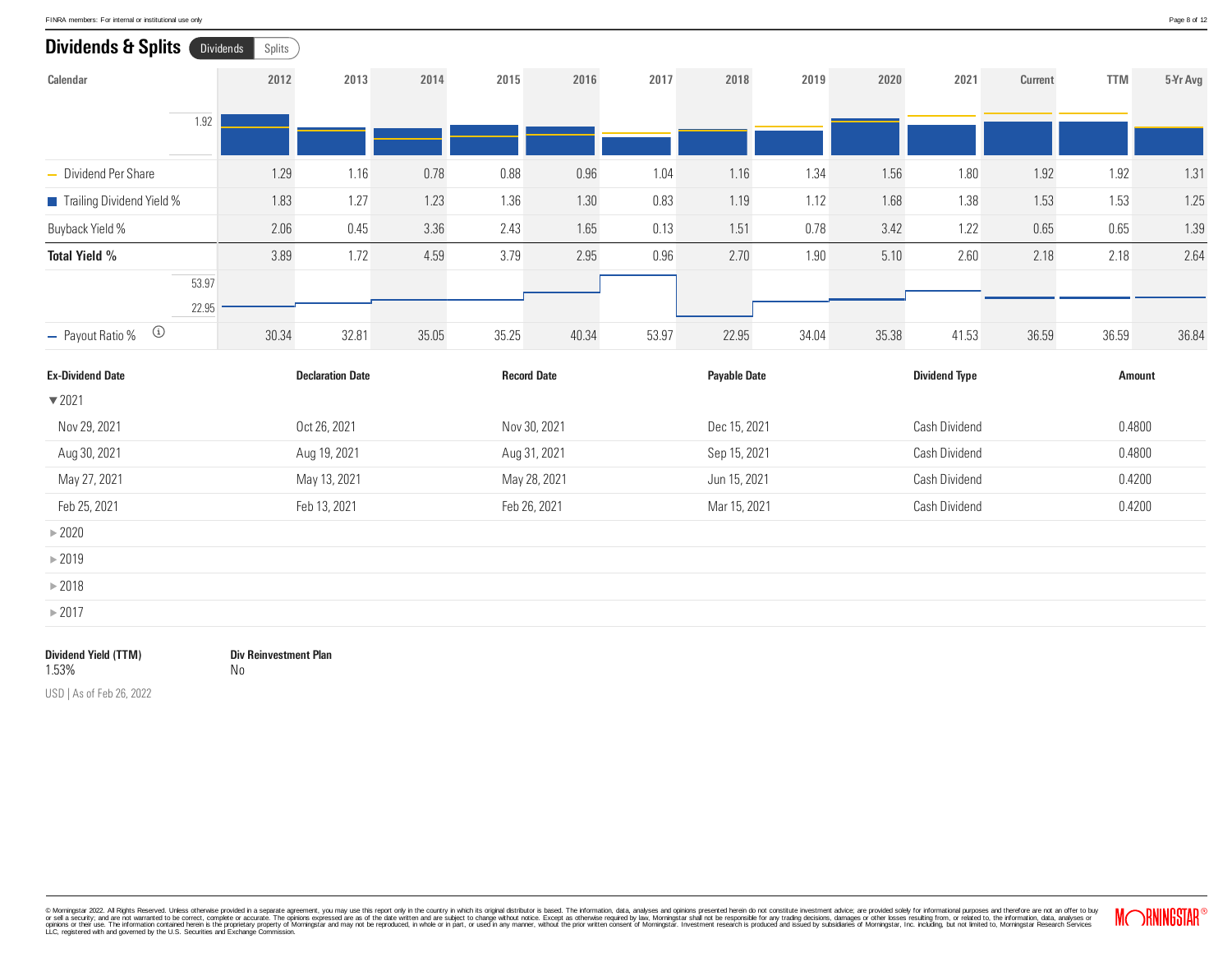| FINRA members: For internal or institutional use only | Page 9 of 12 |
|-------------------------------------------------------|--------------|
|-------------------------------------------------------|--------------|

| <b>Ownership</b><br>Major<br>Concentrated | Selling<br>Buying            | Funds<br>Institutions           |                            |                              |                       |                       |                         |              |
|-------------------------------------------|------------------------------|---------------------------------|----------------------------|------------------------------|-----------------------|-----------------------|-------------------------|--------------|
| <b>Name</b>                               | <b>Morningstar</b><br>Rating | $%$ Total<br><b>Shares Held</b> | $%$ Total<br><b>Assets</b> | <b>Trend</b><br>Prev. 8 Otrs | <b>Current Shares</b> | <b>Change Amount</b>  | Change %<br><b>Date</b> |              |
| Vanguard Total Stock Mkt Idx Inv          | ★★★                          | 2.87                            | 0.03                       | ومرجودها                     | 3,057,923             | $\uparrow$ 28,514     | $\uparrow$ 0.94%        | Jan 31, 2022 |
| Vanguard Mid Cap Index Institutional      | *****                        | 2.26                            | 0.18                       |                              | 2,410,682             | $\downarrow$ -887     | $\times 0.04\%$         | Jan 31, 2022 |
| Vanguard 500 Index Investor               | ****                         | 2.13                            | 0.03                       | <b>Charles</b>               | 2,266,663             | $\uparrow$ 14,709     | $\uparrow$ 0.65%        | Jan 31, 2022 |
| T. Rowe Price Mid-Cap Growth              | ****                         | 1.88                            | 0.69                       |                              | 2,000,000             | $\downarrow$ -497,800 | $\downarrow$ 19.93%     | Dec 31, 2021 |
| Parnassus Mid-Cap                         | ****                         | 1.56                            | 2.52                       |                              | 1,662,632             |                       | 0.00%                   | Jan 31, 2022 |
| Total (for Top 5)                         |                              | 10.69                           |                            |                              | 11,397,900            | $\downarrow$ -455,464 |                         |              |
|                                           |                              |                                 |                            | More Ownership Data $\sim$   |                       |                       |                         |              |

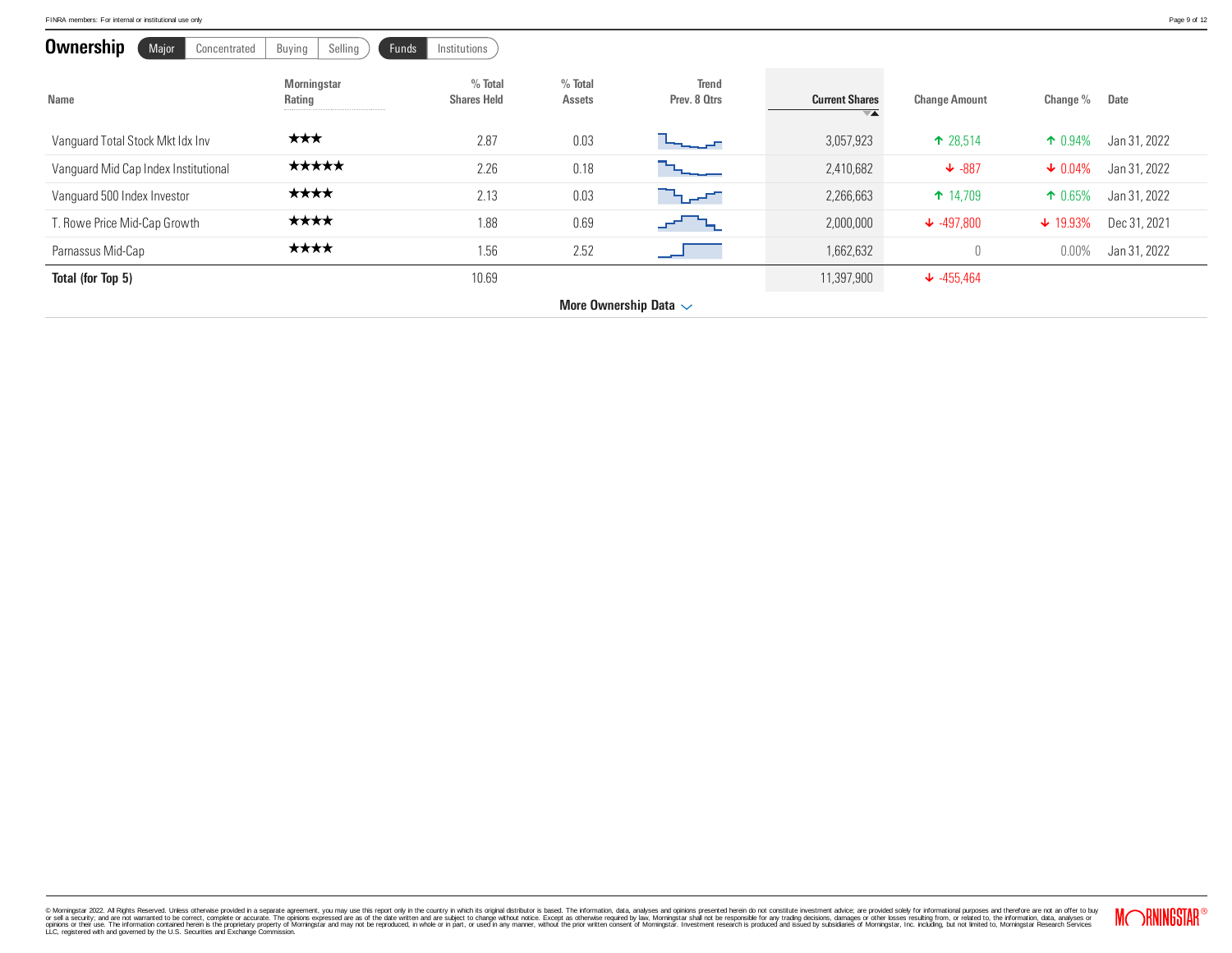| <b>Executive Team</b><br><b>Key Executives</b><br><b>Board of Directors</b>              |                          |           |                          |            |                                |            |
|------------------------------------------------------------------------------------------|--------------------------|-----------|--------------------------|------------|--------------------------------|------------|
| Name (Age)                                                                               | 5-Year Trend             | 2016      | 2017                     | 2018       | 2019                           | 2020       |
| Edward T. Tilly (58)<br>Chairman of the Board, President and Chief Executive Officer     |                          | 5,953,583 | 10,419,933               | 8,453,137  | 8,212,785                      | 9,062,411  |
| Brian N. Schell (56)<br>Executive Vice President, Chief Financial Officer and Treasurer  |                          |           | $\overline{\phantom{0}}$ | 2,417,757  | 2,556,114                      | 2,997,212  |
| Christopher A. Isaacson (43)<br>Executive Vice President and Chief Operating Officer     |                          |           |                          | 3,561,732  | 3,542,012                      | 3,664,214  |
| David Howson (45)<br>Executive Vice President and President, Europe                      |                          |           |                          |            | $\qquad \qquad \longleftarrow$ | 2,009,545  |
| Patrick Sexton (57)<br>Executive Vice President, General Counsel and Corporate Secretary |                          |           |                          |            |                                |            |
| John F. Deters (51)<br>Executive Vice President and Chief Strategy Officer               |                          |           |                          |            |                                |            |
| Jill Griebenow (42)<br>Senior Vice President and Chief Accounting Officer                | $\overline{\phantom{0}}$ |           |                          |            |                                |            |
| Catherine R. Clay (54)<br><b>Executive Vice President, Data and Access Solutions</b>     |                          |           |                          |            |                                |            |
| <b>Total Compensation for all Key Executives USD</b>                                     |                          | 5,953,583 | 10,419,933               | 14,432,626 | 14,310,911                     | 17,733,382 |

#### Transaction History



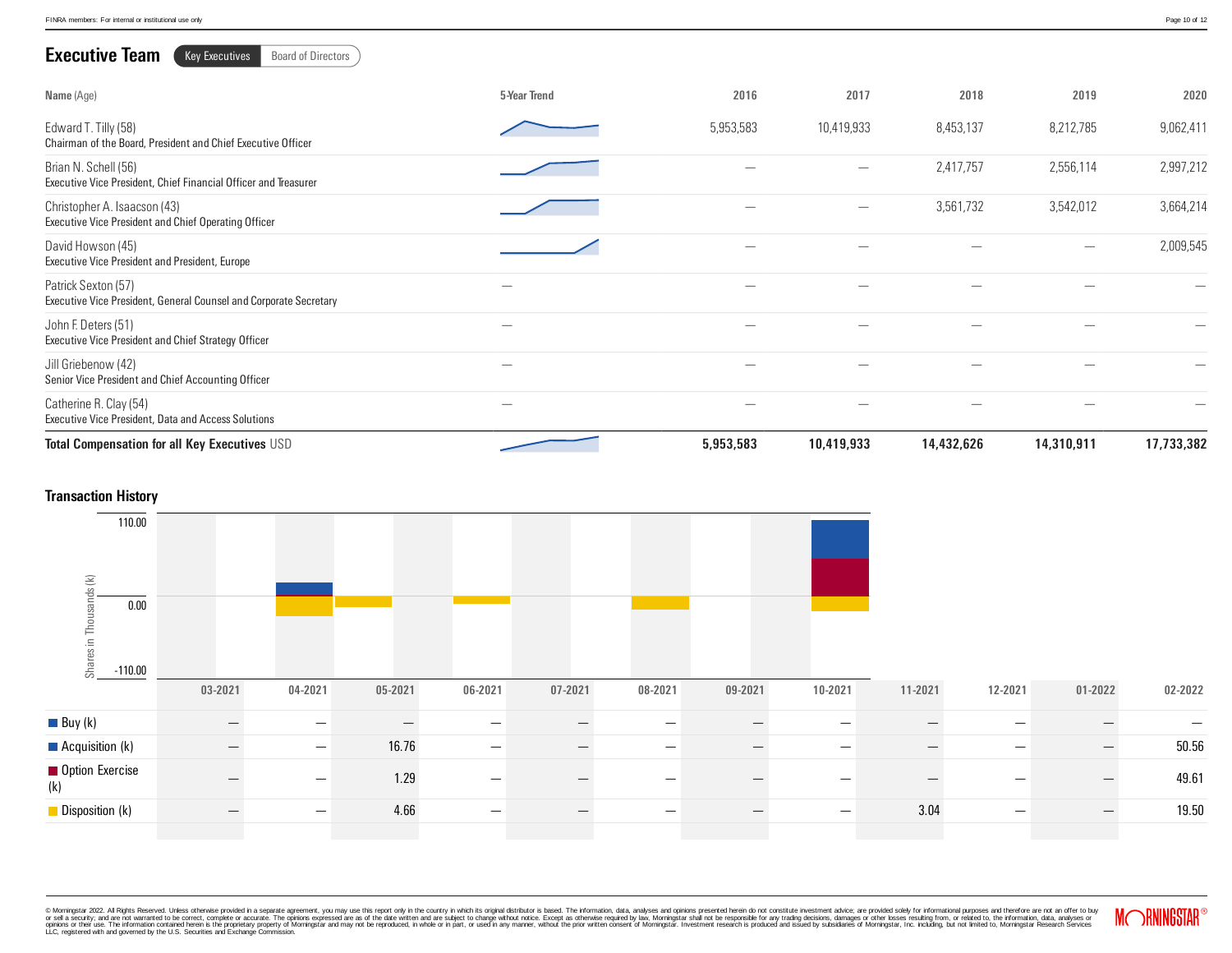| FINRA members: For internal or institutional use only |                         |              |                                                              |                 |       |  |                          |       |               | Page 11 of 12       |
|-------------------------------------------------------|-------------------------|--------------|--------------------------------------------------------------|-----------------|-------|--|--------------------------|-------|---------------|---------------------|
| $\blacksquare$ Sell (k)                               | —<br>—                  | 21.76        | 15.00                                                        | $\qquad \qquad$ | 10.00 |  | $\overline{\phantom{0}}$ | 14.50 |               |                     |
| <b>Transaction Initial Date</b>                       | <b>Name</b>             | <b>Title</b> |                                                              |                 |       |  | <b>Transaction Type</b>  |       | <b>Shares</b> | <b>Market Value</b> |
| 19-Feb-22                                             | Edward T. Tilly         |              | Chairman of the Board, President and Chief Executive Officer |                 |       |  | Disposition              |       | 4,152         | 493,299.12          |
| 19-Feb-22                                             | Edward T. Tilly         |              | Chairman of the Board, President and Chief Executive Officer |                 |       |  | Exercise                 |       | 9,371         | 1,113,368.51        |
| 19-Feb-22                                             | Edward T. Tilly         |              | Chairman of the Board, President and Chief Executive Officer |                 |       |  | Disposition              |       | 2,815         | 334,450.15          |
| 19-Feb-22                                             | Edward T. Tilly         |              | Chairman of the Board, President and Chief Executive Officer |                 |       |  | Exercise                 |       | 6,353         | 754,799.93          |
| 19-Feb-22                                             | Edward T. Tilly         |              | Chairman of the Board, President and Chief Executive Officer |                 |       |  | Disposition              |       | 3,342         | 397,063.02          |
| 19-Feb-22                                             | Edward T. Tilly         |              | Chairman of the Board, President and Chief Executive Officer |                 |       |  | Exercise                 |       | 7,544         | 896,302.64          |
| 19-Feb-22                                             | Edward T. Tilly         |              | Chairman of the Board, President and Chief Executive Officer |                 |       |  | Acquisition              |       | 23,319        | 0.00                |
| 19-Feb-22                                             | Christopher A. Isaacson |              | Executive Vice President and Chief Operating Officer         |                 |       |  | Disposition              |       | 1,043         | 123,918.83          |
| 19-Feb-22                                             | Christopher A. Isaacson |              | Executive Vice President and Chief Operating Officer         |                 |       |  | Exercise                 |       | 3,551         | 421,894.31          |
| 19-Feb-22                                             | Christopher A. Isaacson |              | Executive Vice President and Chief Operating Officer         |                 |       |  | Disposition              |       | 1,036         | 123,087.16          |

Page  $\vert$  1  $\vert$   $\vert$  of 10  $\vert$   $\langle$   $\rangle$  Viewing 1 to 10 of 100

USD | Acquisition and Disposition are non-open market transactions. Transaction Initial Date reflects date initiated by employee.